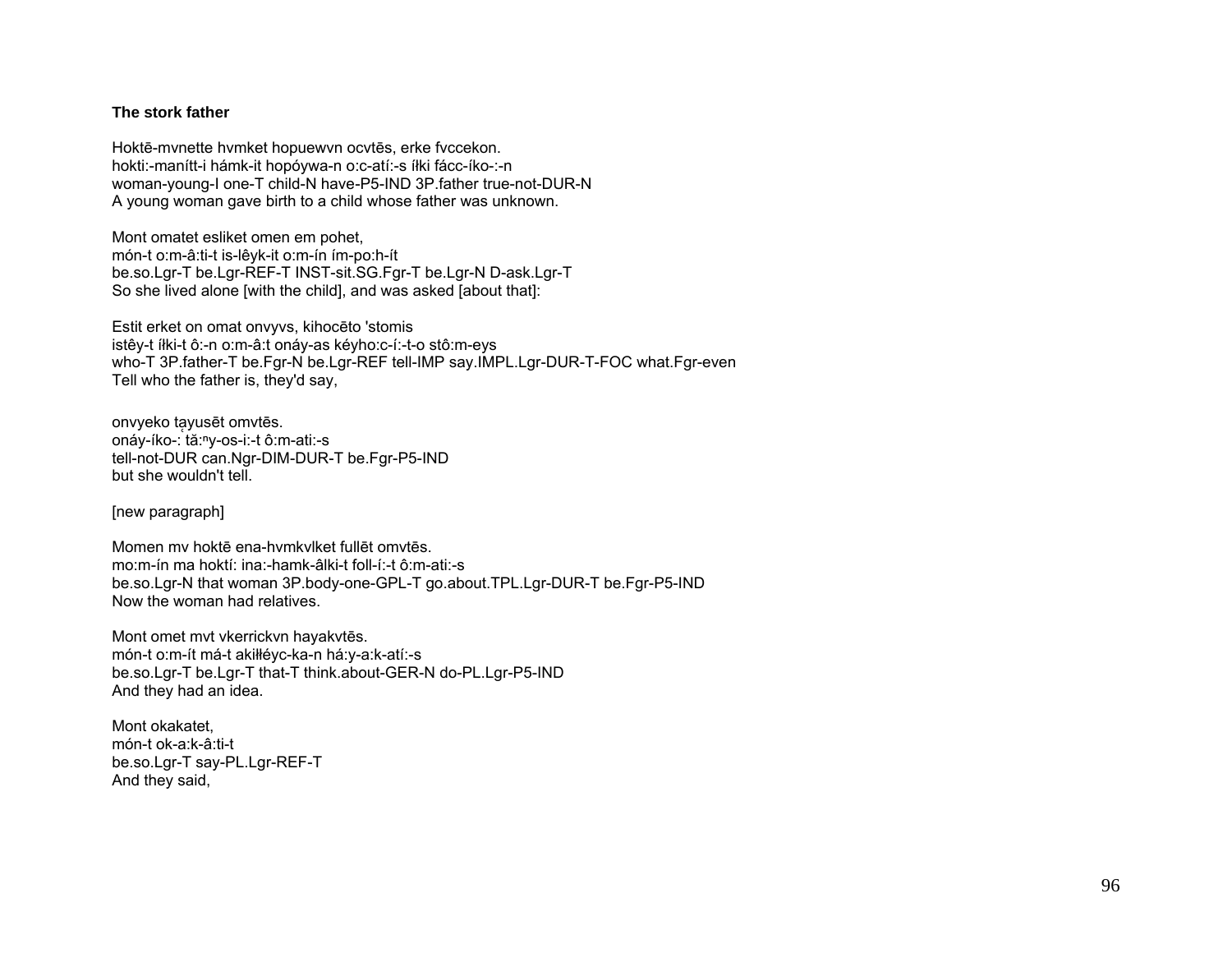Momēt esliket estonhkotok... mó:m-i:-t is-lêyk-it istónhko-:-t-o:k be.so-DUR-T INST-sit.SG.Fgr-T do.something.H.not-DUR-T-say.L She can't do well living like that...

Estit my estuce erket on omat esypykesase tayet ometan onky; istêy-t ma ist-ocí íłki-t ô:-n o:m-â:t is-apak-i-sâ:s-i: tâ:y-it o:m-í:-ta:n on-ká who-T that person-DIM 3P father-T be Fgr-N be Lgr-REF INST-be with-I-some Fgr-DUR can Fgr-T be Lgr-DUR-REF.N be Lgr-so Whoever the father of the child is should marry her;

erken enhopoyvkēts, mahket ennykaftytēs. íłki-n in-hopóy-ak-i:-ts máhk-it ín-naka:ft-atí:-s 3P.father-N D-search-IMPL.A-DUR-T.be.IND speak.Hgr-T D-meet.Lgr-P5-IND let's look for his father, they said, and held a meeting.

Mont nvkaftet vpokvtēs, mv hoktēn ehesvrēn komaket. món-t nakâ:ft-it apô:k-ati:-s ma hoktí:-n ihís-áli:-n ko:m-â:k-it be.so.Lgr-T meet.Fgr-T sit.TPL.Fgr-P5-IND that female-N take.a.husband-will-N think.Lgr-PL.Fgr-T And they met, wanting the woman to have a husband.

[new paragraph]

Mont omen my estuce heruset omet, yvkapuse hakepet ont món-t o:m-ín ma ist-ocí hǐ:<sup>n</sup>ł-os-i:-t ô:m-it yaka:p-os-í: ha:k-ip-í:-t ôn-t be.so.Lgr-T be.Lgr-N that person-DIM good.Ngr-DIM-DUR-T be.Fgr-T walk.Lgr-DIM-DUR become.Lgr-SPN-DUR-T be.Fgr-T Now the child was very beautiful and had begun to walk,

mont punykyo kerrepē hakēt arytēs. món-t 'pona-ka-ó kiłł-ip-í: há:k-i:-t a:ł-atí:-s be.so.Lgr-T talk-GER-also know-SPN-DUR become-DUR-T go.about.SG.Lgr-P5-IND and had learned to talk, as well.

Mon naket komvkat omvlkvt nvkaftvtēs. mó:-n nâ:ki-t kô:m-ak-a:t omăl<sup>n</sup>ka-t naka:ft-atí:-s be.so.Lgr-N thing-T think.Fgr-IMPL.A-REF all.Ngr-T meet.Lgr-P5-IND So all kinds of creatures had gathered.

[new paragraph]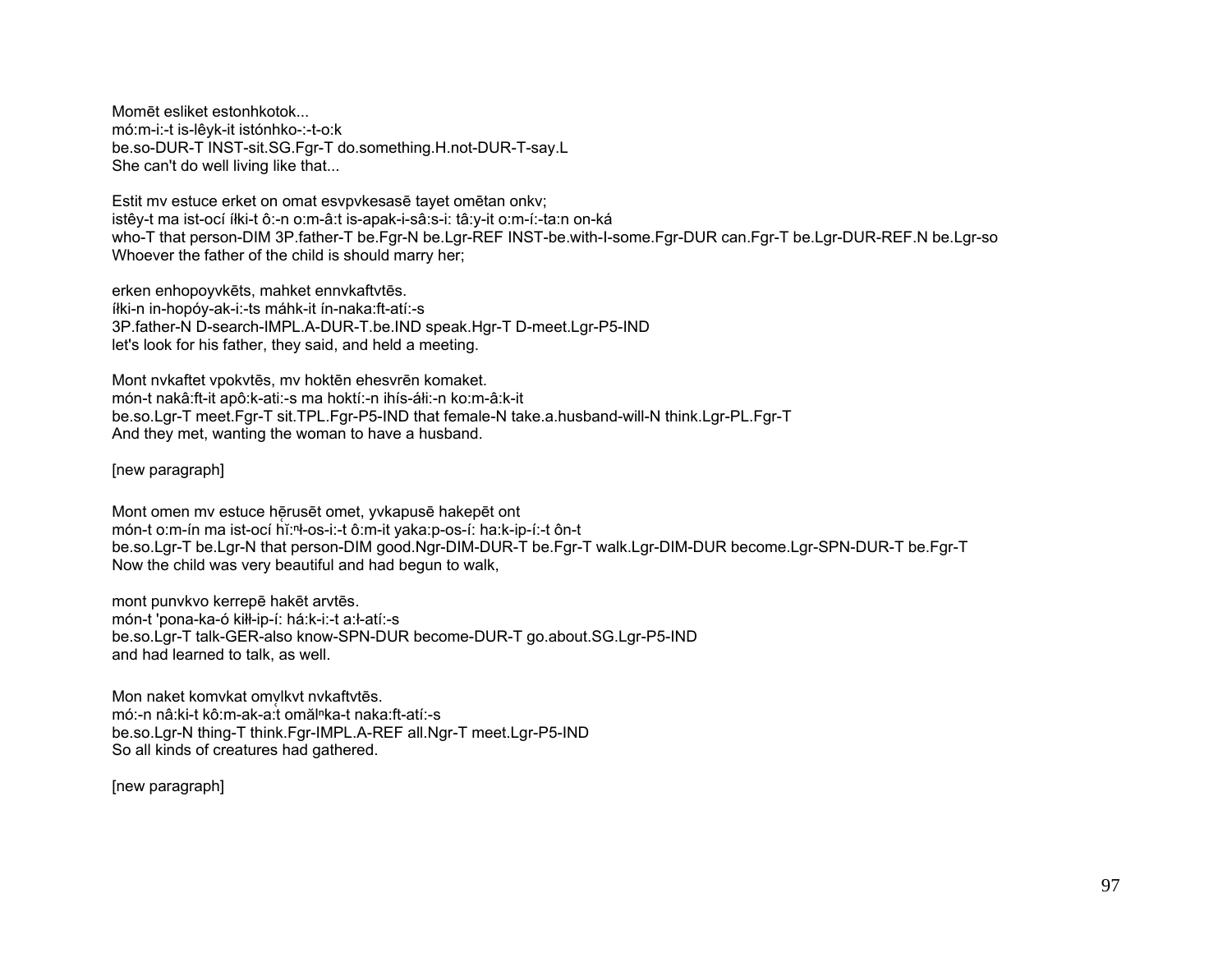Mont my estucen Sulet oh-ayet, món-t ma ist-ocí-n solí-t ohh-â:y-it be.so.Lgr-T that person-DIM-N buzzard-T on-go.SG.Fgr-T Now Buzzard went up to the child:

Cyrkē! cykicys, maket arytēs. ca-łki-:^ ca-kévc-as ma:k-ít a:ł-atí:-s 1sP-father-EMPH 1sP-tell-IMP say.Lgr-T go.about.SG.Lgr-P5-IND Call me Father! he said.

Momis estos komēpekot ahkopvnētt vrēpvtēs. mô:m-eys istô:-s ko:m-í:p-íko-t ahkopan-î:t-t al-ĭ:np-ati:-s be.so.Fgr-even be.how.Fgr-IND think.Lgr-SPN-not-T play-SPN.Fgr-T go.about.SG-SPN.Ngr-P5-IND But the child paid no attention and kept on playing.

Mont oman nake erem etv omvlket omhoyan Akcvohkot sysekot omisat ryrucen món-t o:m-â:n nâ:ki ił-im-í:ta omâlk-it omhô:y-a:n akcáwhko-t sas-íko-t o:m-êys-a:t łał-óci-n be.so.Lgr-T be.Lgr-REF.N thing DIR-D-other all-T be.IMPL.Lgr-REF.N crane-T be.there-not-T be.Lgr-even-REF fish-DIM-N Now all the others were there except Stork, who had been absent

espvkvfkusēn eshvlvtēt eroren... is-pakáfk-os-i:-n is-halát-i:-t ił-o:ł-ín INST-threaded-DIM-DUR-N INST-hold-DUR-T DIR-reach.Lgr-N and arrived carrying a little fish skewered on a stick...

Myt sekot omisat vlaks, kihocen... má-t s-íkó-t o:m-êys-a:t alá:k-s kéyho:c-ín that-T exist-not-T be.Lgr-even-REF arrive.Lgr-IND say.IMPL.Lgr-N He wasn't even here before and now here he comes, they said...

Atet vlakan my estuce hecekot omisat. a:t-ít ala:k-â:n ma ist-ocí hic-íko-t o:m-êys-a:t come.SG.Lgr-T arrive.Lgr-REF.N that person-DIM see-not-T be.Lgr-even-REF As he arrived the child didn't see him,

hēcan vtēkuset, Cvrkē! Cvrkē! Cvrkē! kihcet ohletiket hi:c-â:n atĭ:<sup>n</sup>k-os-it ca-łki-:^ ca-łki-:^ ca-łki-:^ kéyhc-it oh-litêyk-it see.Lgr-REF.N up.to.Ngr-DIM-T 1sP-father-EMPH 1sP-father-EMPH 1sP-father-EMPH tell.Hgr-T on-run.SG.Hgr-T but as soon as he saw him, he ran up to him, cried, Father! Father! Father!